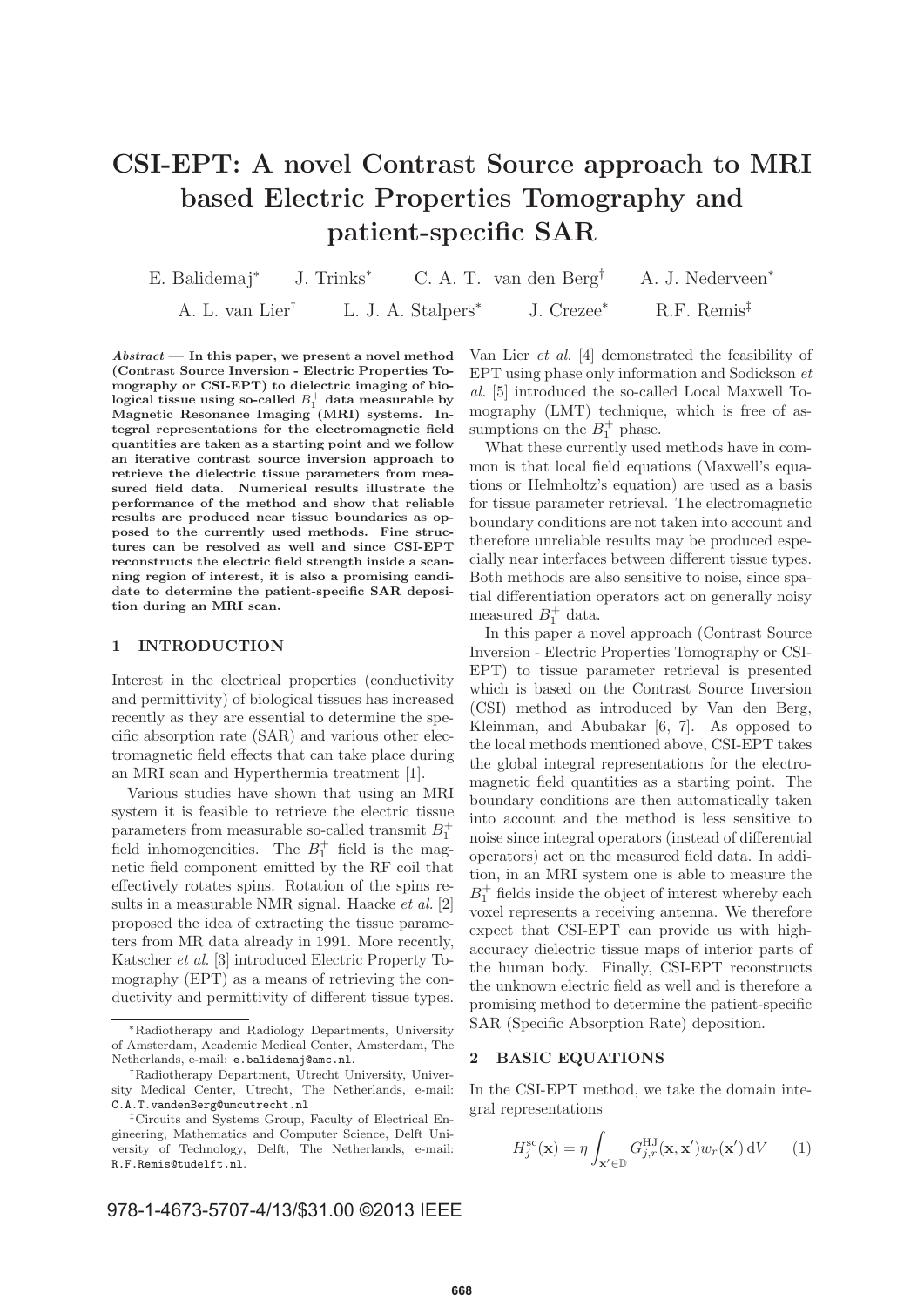and

$$
E_k^{\rm sc}(\mathbf{x}) = \eta \int_{\mathbf{x}' \in \mathbb{D}} G_{k,r}^{\rm EJ}(\mathbf{x}, \mathbf{x}') w_r(\mathbf{x}') \, \mathrm{d}V \qquad (2)
$$

as a starting point. Here we use subscript notation and the Einstein summation convention applies. The domain  $D$  is the imaging domain of interest and both representations hold for all points  $\mathbf{x} \in \mathbb{R}^3$ . Furthermore,  $\eta = \sigma + \mathbf{j}\omega\varepsilon$ , where  $\sigma$ and  $\varepsilon$  are the conductivity and permittivity of the background medium, while  $G_{j,r}^{\text{HJ}}$  and  $G_{k,r}^{\text{EJ}}$  are the electric-current to magnetic field and electriccurrent to electric field Green's tensors, respectively. Finally,  $w_r = \chi(\mathbf{x})E_r(\mathbf{x})$  is the so-called contrast source, where  $\chi(\mathbf{x}) = \eta^{\rm sc}/\eta - 1$  is the contrast function and  $\eta^{\rm sc}(\mathbf{x}) = \sigma^{\rm sc}(\mathbf{x}) + j\omega \varepsilon^{\rm sc}(\mathbf{x})$ , where  $\sigma^{\rm sc}(\mathbf{x})$  and  $\varepsilon^{\rm sc}(\mathbf{x})$  are the conductivity and permittivity of the object under test.

As mentioned above, in an MRI system the socalled  $B_1^+$  field can be measured inside the scattering object. With a static background  $B_0$  field directed in the positive  $x_3$ -direction, this field is given by

$$
\mathcal{B}_1^+(\mathbf{x}) = \frac{B_1(\mathbf{x}) + jB_2(\mathbf{x})}{2}
$$

where  $\mathbf{x} \in \mathbb{S}$  and  $\mathbb{S}$  is the domain in which the  $B_1^+$  field is measured. Since the incident magnetic field is known, the corresponding scattered  $B_1^+$  field can be found through measurement as well. Using the integral representation of Eq. (1), this scattered field can be written as

$$
\mathcal{B}_1^{+;sc}(\mathbf{x}) = G_S\{w_r\}(\mathbf{x}),\tag{3}
$$

where we have introduced the  $B_1^+$  data operator  $G_S$ as

$$
G_S\{w_r\}(\mathbf{x}) =
$$
  
\n
$$
\frac{1}{2}\mu_0 \eta \int_{\mathbf{x}' \in \mathbb{D}} \left[ G_{1,r}^{\rm HJ}(\mathbf{x}, \mathbf{x}') + jG_{2,r}^{\rm HJ}(\mathbf{x}, \mathbf{x}') \right] w_r(\mathbf{x}') dV,
$$
\n(4)

with  $\mathbf{x} \in \mathbb{S}$ . Equation (3) is known as the *data* equation. It relates the scattered  $B_1^+$  field to the contrast source  $w_r$  via the electric-current to magnetic field Green's tensor  $G_{j,r}^{\rm HJ}$  of the background medium.

The contrast source consists of a product of the contrast function and the total electric field strength inside the body. Both quantities are unknown, of course, but we do know that Eq. (2) should hold inside the body under test. Specifically, with  $E_k^{\text{sc}} = E_k - E_k^{\text{inc}}$ , where  $E_k^{\text{inc}}$  is the electric field strength in the background medium, we must have

$$
E_k(\mathbf{x}) - \eta \int_{\mathbf{x}' \in \mathbb{D}} G_{k,r}^{\text{EJ}}(\mathbf{x}, \mathbf{x}') w_r(\mathbf{x}') \, dV = E_k^{\text{inc}}(\mathbf{x})
$$
\n(5)

with  $\mathbf{x} \in \mathbb{D}$ . This equation is known as the *object* equation. Introducing the object operator

$$
G_{D;k}\{w_r\}(\mathbf{x}) = \eta \int_{\mathbf{x}' \in \mathbb{D}} G_{k,r}^{\text{EJ}}(\mathbf{x}, \mathbf{x}') w_r(\mathbf{x}') \,dV, \tag{6}
$$

with  $\mathbf{x} \in \mathbb{D}$ , we can write the object equation as

$$
w_k(\mathbf{x}) - \chi(\mathbf{x}) G_{D;k} \{ w_r\}(\mathbf{x}) = \chi(\mathbf{x}) E_k^{\text{inc}}(\mathbf{x}), \quad (7)
$$

 $\mathbf{x} \in \mathbb{D}$ , where we have multiplied by the contrast function as well.

Now for a given contrast source, we measure the discrepancy in satisfying the data equation (3) via the data residual  $\rho(\mathbf{x}) = \mathcal{B}_1^{+,\mathrm{sc}}(\mathbf{x}) - G_S\{w_r\}(\mathbf{x}),$ where  $\mathbf{x} \in \mathbb{S}$ . Similarly, for a given contrast  $\chi$ and contrast source  $w_r$  we define the residual that corresponds to the object equation (7) as  $r_k(\mathbf{x}) =$  $\chi(\mathbf{x})E_k(\mathbf{x}) - w_k(\mathbf{x})$ , where  $\mathbf{x} \in \mathbb{D}$ . With the introduction of these data and object residuals, we now define the objective function

$$
F(w_r, \chi) = \frac{\|\rho(\mathbf{x})\|_S^2}{\|\mathcal{B}_1^{+;sc}(\mathbf{x})\|_S^2} + \frac{\|r_k(\mathbf{x})\|_D^2}{\|\chi(\mathbf{x})E_k^{\text{inc}}(\mathbf{x})\|_D^2}, \quad (8)
$$

where

$$
\|\rho(\mathbf{x})\|_{S}^{2} = \int_{\mathbf{x}' \in \mathbb{S}} |\rho(\mathbf{x}')|^{2} dV \tag{9}
$$

is the squared magnitude of the data residual and

$$
||r_k(\mathbf{x})||_D^2 = \int_{\mathbf{x}' \in \mathbb{D}} r_k(\mathbf{x}') \bar{r}_k(\mathbf{x}') dV \qquad (10)
$$

is the squared magnitude of the object residual. In the above equation, the overbar denotes complex conjugation.

To retrieve the tissue parameters from the measured data, the objective function is minimized by iteratively updating the contrast source and contrast function. Specifically, with  $\chi^{[n-1]}$  and  $w_r^{[n-1]}$ known, we first keep the contrast function fixed and update the contrast source using the update formula  $w_r^{[n]} = w_r^{[n-1]} + \alpha^{[n]} v_r^{[n]}$ , where  $\alpha^{[n]}$  is called the step length and  $v_r^{[n]}$  is the Polak-Ribière conjugate gradient direction. In particular, we have  $v_r^{[0]} = 0$  and

$$
v_r^{[n]} = g_r^{[n]} + \frac{\text{Re}\langle g_k^{[n]}, g_k^{[n]} - g_k^{[n-1]}\rangle_D}{\|g_k^{[n-1]}\|_D^2} v_r^{[n-1]},
$$

for  $n \geq 1$ , where  $\langle \cdot, \cdot \rangle_D$  is the inner product on  $\mathbb D$ that induces the norm given by Eq. (10) and  $g_k^{[n]}$  is the gradient of the objective function with respect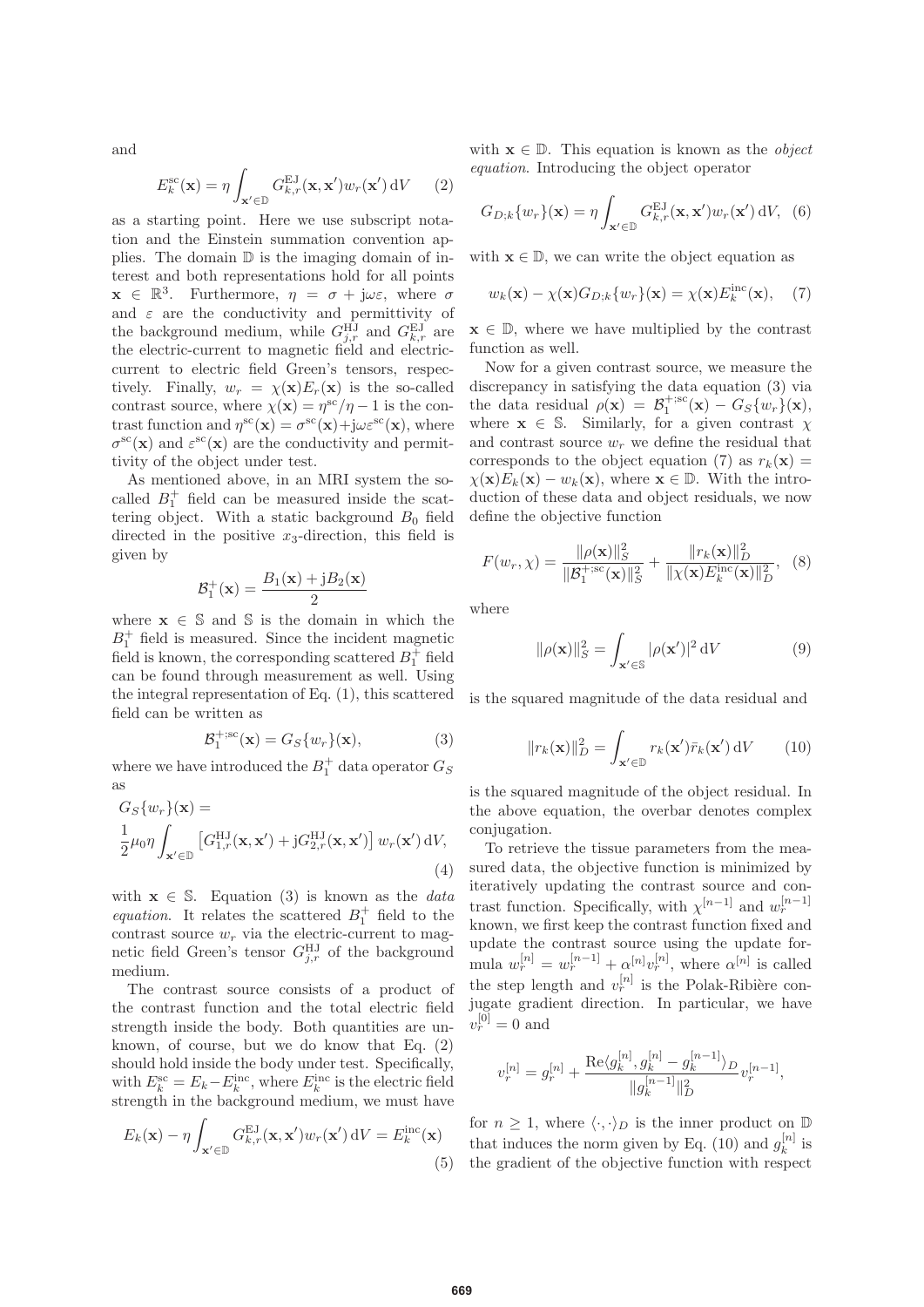

Figure 1: Original conductivity map of pelvic region (top) and the reconstructed conductivity map after 5000 iterations of the CSI-EPT method (middle). The difference map is shown at the bottom.

to  $w_r$ . This gradient is given by

$$
g_k^{[n]} = -\frac{G_{S;k}^* \{\rho^{[n-1]}\}}{\|\mathcal{B}_1^{+;sc}(\mathbf{x})\|_S^2} - \frac{r_k^{[n-1]} - G_{D;k}^* \{\bar{\chi}^{[n-1]} r_r^{[n-1]}\}}{\|\chi^{[n-1]}(\mathbf{x}) E_k^{\text{inc}}(\mathbf{x})\|_D^2},
$$

where  $G_{S;k}^*$  and  $G_{D;k}^*$  are the adjoints of the operators  $G_S$  and  $G_{D;k}$ , respectively. Finally,  $\alpha^{[n]}$ is determined by minimizing the objective function with respect to the step length.

Having the new contrast source available, we subsequently find a new contrast function by fixing the contrast source to  $w_r^{[n]}$ , setting  $\chi = \chi^{[n-1]}$  in the denominator of the second term in Eq. (8), and minimizing the nominator of this second term with respect to the contrast function. After this minimization step, the contrast source and contrast function have both been updated and the process is repeated until a specified error criterion is met. Further details about the updating scheme can be found in [7], for example. We do mention here, however, that back-projected data is used as an initial guess for the contrast source  $w_r^{[0]}$ . The corresponding field  $E_r^{[0]}$  is then computed using the object equation and the initial guess for the contrast  $\chi^{[0]}$ follows from minimizing the difference between  $w_r^{[0]}$ and  $\chi^{[0]}E_r^{[0]}$  as measured by the norm defined over the domain  $\mathbb{D}$  (see Eq. (10)).

## **3 NUMERICAL RESULTS**

To illustrate the performance of the CSI-EPT method, we consider a two-dimensional configura-



Figure 2: Original permittivity map of pelvic region (top) and the reconstructed permittivity map after 5000 iterations of the CSI-EPT method (middle). The difference map is shown at the bottom.

tion in which E-polarized waves are present. According to [8], such fields provide a good approximation of the fully vectorial three-dimensional field inside a pelvic region that is situated in the midplane of a 3T body coil. We therefore take a slice from a female pelvis model (Ella model, IT'IS foundation, see Figs. 1 and 2 (top)) and use this model as a test for the CSI-EPT method. A homogeneous medium is taken as a background model (no RF shield is taken into account) and the conductivity and permittivity values are for an operating frequency of 128 MHz [9], which corresponds to the operating frequency of the RF body coil in 3T MRI systems.

A forward modeling code is used to compute the  $B_1^+$  field inside the pelvis model. This field is emitted by eight line sources symmetrically located around the object and driven at  $f = 128$  MHz in a quadrature setting to mimic a realistic body-coil used in MRI systems. Furthermore, exact knowledge of  $B_1^+$  phase is assumed. In practice, however, measurements of the  $B_1^+$  phase are based on assumptions regarding the object and coil geometry [3, 4].

Having the  $B_1^+$  field inside the human anatomy model available, we now use it as an input for the CSI-EPT method. The reconstructed conductivity and permittivity maps obtained after 5000 iterations are shown in Figs. 1 and 2 (middle), respectively, while the corresponding difference maps (difference between the original and reconstructed profiles) are shown at the bottom of these figures. We observe that the conductivity and permittivity profile reconstructions are highly accurate. Fine structures are resolved and the method produces